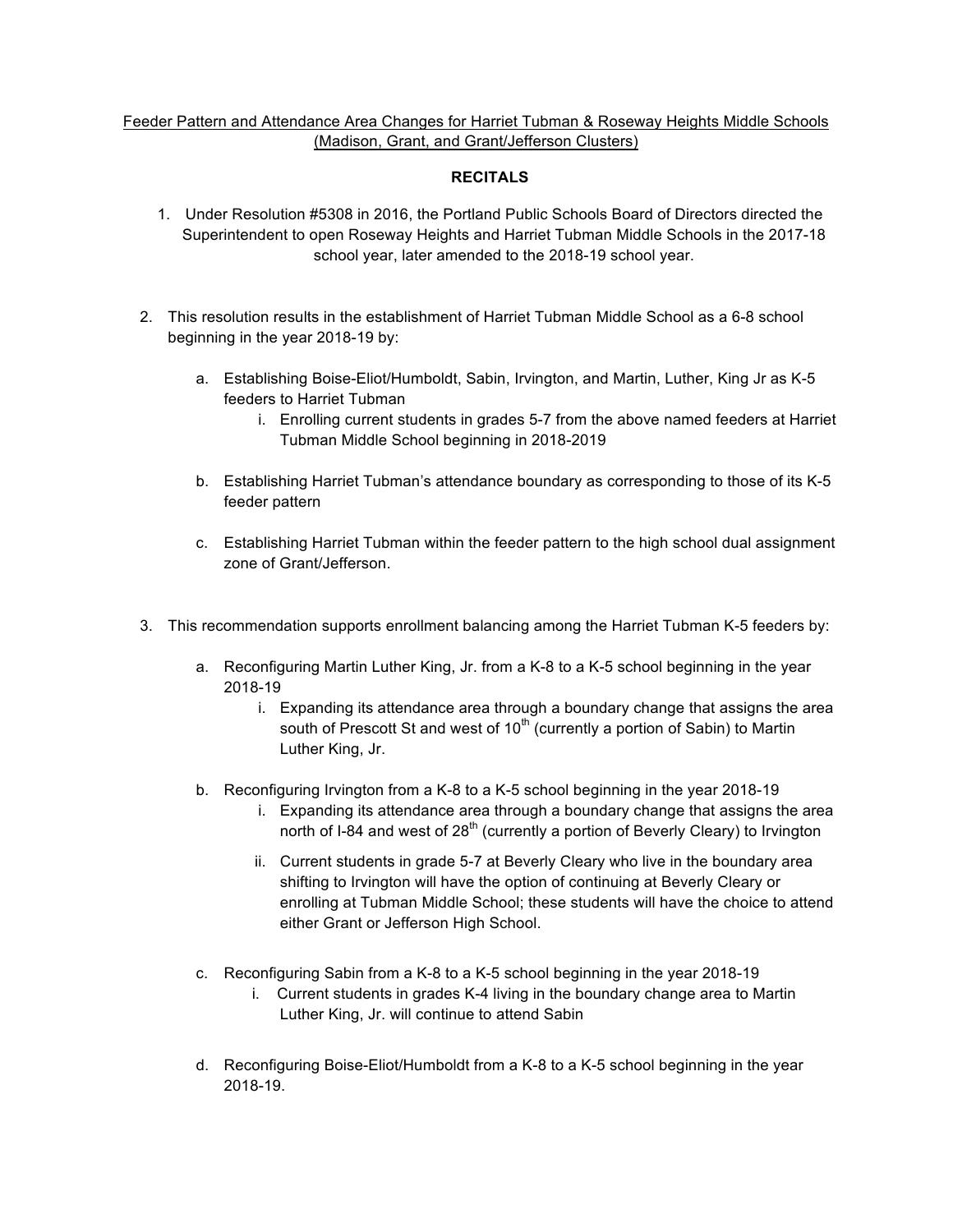- 4. This recommendation results in the establishment of Roseway Heights Middle School as a 6-8 school beginning in the year 2018-19 by:
	- a. Establishing Vestal, Scott, Jason Lee, and Rose City Park as K-5 feeders to Roseway **Heights** 
		- i. Enrolling current students in grades 5-7 of Vestal, Scott, and Jason Lee at Roseway Heights Middle School beginning in 2018-2019. Current students in grades 5-7 at Roseway Heights K-8 will remain at Roseway Heights 6-8
	- b. Establishing Roseway Heights's attendance boundary as corresponding to those of its K-5 feeder pattern
	- c. Establishing Roseway Heights within the feeder pattern to Madison High School.
- 5. This recommendation supports enrollment balancing among the Roseway Heights K-5 feeders by:
	- a. Opening Rose City Park as a K-5 neighborhood school and establishing its attendance area as north of I-84, south of Sandy Blvd/Stanton St, west of  $72^{nd}$  Ave, east of  $47^{th}$  Ave
		- i. Current students in grades K-4 at Roseway Heights will enroll at Rose City Park in the 2018-19 school year
		- ii. Current students in grades K-4 at Lee who live in the boundary area shifting to Rose City Park (area south of Tillamook and west of  $72<sup>nd</sup>$  Ave) will enroll at Lee in the 2018-19 school year
		- iii. Current students in grade 5 at Alameda who live in the boundary area shifting to Rose City Park (area south of Stanton St.) will have the option of enrolling at Beaumont Middle School; these students will attend Madison High School. Current students in grade 8 at Beaumont who live in the boundary area shifting to Rose City Park/Roseway Heights Middle School will have the option of enrolling at either Grant or Madison High School
		- iv. Current students in grades 5-7 at Beverly Cleary who live in the boundary area shifting to Rose City Park will have the option of continuing at Beverly Cleary or enrolling at Roseway Heights Middle School; these students will attend Madison High School.
	- b. Reconfiguring Scott from a K-8 to a K-5 school beginning in the year 2018-19
		- i. Expanding its attendance area through a boundary change that assigns the area north of Sandy Blvd/Stanton St, east of  $57<sup>th</sup>$  Ave (currently a portion of Roseway Heights K-8) to Scott
		- ii. Expanding its attendance area through a boundary change that assigns the area north of Stanton St, east of  $52^{nd}$  Ave, west of  $57^{th}$  Ave (currently a portion of Alameda) to Scott. Students currently enrolled in grade K-4 at Roseway Heights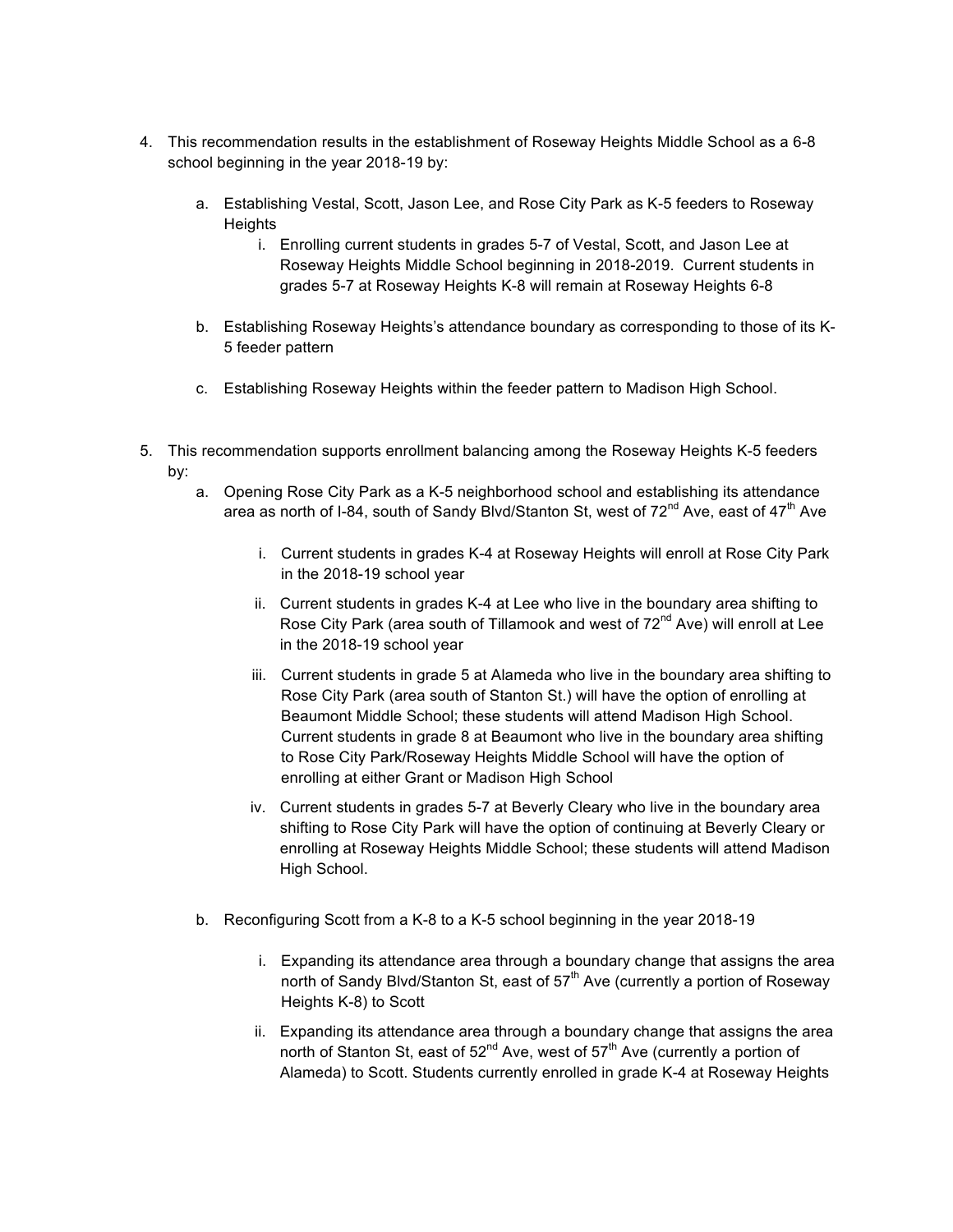who live in the new Scott boundary will have the option of shifting immediately to Scott

- iii. Current students in grade 5 at Alameda who live in the boundary area shifting to Scott will have the option of enrolling at Beaumont Middle School or Roseway Heights Middle School; these students will attend Madison High School. Current students in grade 8 at Beaumont who live in the boundary area shifting to Scott/Roseway Heights Middle School will have the option of enrolling at either Grant or Madison High School
- c. Reconfiguring Vestal from a K-8 to a K-5 school beginning in the year 2018-19
- d. Reconfiguring Jason Lee from a K-8 to a K-5 school beginning in the year 2018-19
	- i. Expanding its attendance area through a boundary change that assigns the area south of Sandy Blvd and east of 72<sup>nd</sup> avenue (currently assigned to Roseway Heights K-8) to Lee. Students currently enrolled in grades K-4 at Roseway Heights who live in the new Lee boundary will have the option of shifting immediately to Lee.
- 6. Overcrowding relief will be provided to Beverly Cleary K-8 by decreasing its attendance area
	- a. Current students in grades K-3 at Beverly Cleary who live in the boundary area shifting to Irvington Elementary School will enroll at Irvington Elementary School in fall 2018 and will attend Harriet Tubman Middle School; they will be in the Grant and Jefferson high school dual enrollment area
	- b. Current grades K-3 students at Beverly Cleary who live in the Rose City Park boundary change area will enroll at Rose City Park Elementary School in fall 2018 and will feed into Roseway Heights Middle School and Madison High School
	- c. Current grade 8 students who live in the boundary areas shifting to Irvington or Rose City Park elementary schools will have the option of enrolling at either Grant or Madison High School.
- 7. All boundary changes will follow the implementation practice described in policy 4.10.045-P, and will begin at the start of the 2018-2019 school year, with the exception of the high school change which will begin in 2019, and the boundary changes for Beverly Cleary, which need to happen immediately due to overcrowding.
- 8. To better serve students who qualify for Talented and Gifted services, PPS will:
	- a. For the 2018-19 school year, relocate ACCESS Academy to a bridge or permanent facility with a capacity for about 350 students for the 2018-19 school year
	- b. Develop a complementary district-wide TAG program to serve students in neighborhood schools, including a system to screen and identify all PPS students in need of TAG services so the full spectrum of diverse learners can receive TAG services. The Superintendent will determine the timeline for development and implementation.
- 9. The 2018-19 budget will allocate resources to under-enrolled K-8s and K-5s so that students have access to a full curriculum and including elective classes or specials and supports.